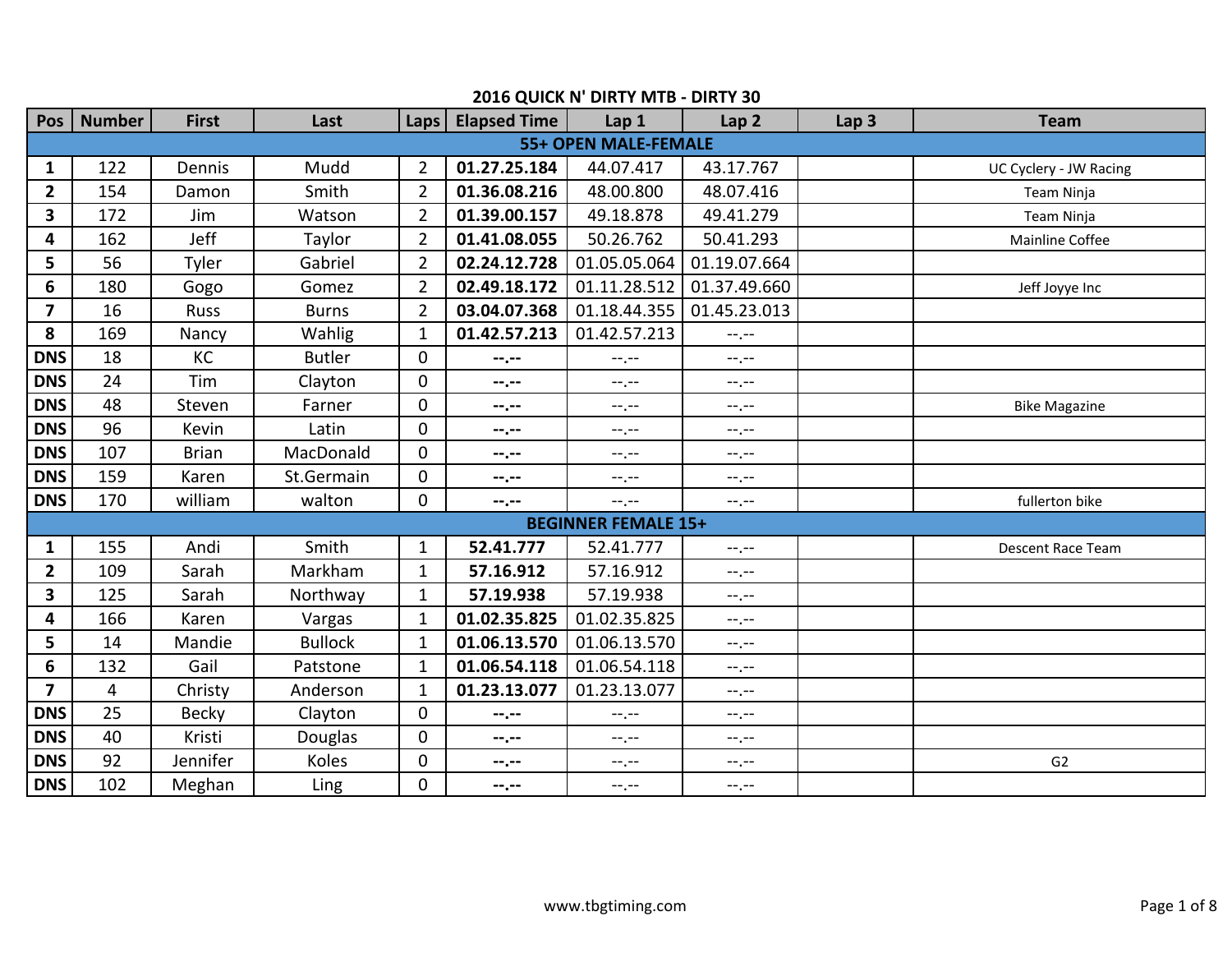| <b>Pos</b>              | <b>Number</b>   | <b>First</b> | Last         | Laps           | <b>Elapsed Time</b> | Lap 1                      | Lap <sub>2</sub>                                                                            | Lap <sub>3</sub> | <b>Team</b>                        |
|-------------------------|-----------------|--------------|--------------|----------------|---------------------|----------------------------|---------------------------------------------------------------------------------------------|------------------|------------------------------------|
|                         |                 |              |              |                |                     | <b>BEGINNER MALE 15-24</b> |                                                                                             |                  |                                    |
| $\mathbf{1}$            | 42              | Tanner       | <b>Dugas</b> | $\mathbf{1}$   | 48.24.797           | 48.24.797                  | $-1$                                                                                        |                  |                                    |
| $\overline{2}$          | 182             | Gabriel      | Ibarra       | $\mathbf{1}$   | 54.05.560           | 54.05.560                  | $-1, -1$                                                                                    |                  | Edison Cycle Co                    |
| <b>DNS</b>              | 63              | Rocco        | Greeff       | 0              | --.--               | --.--                      | $-1, -1$                                                                                    |                  |                                    |
|                         |                 |              |              |                |                     | <b>BEGINNER MALE 25-36</b> |                                                                                             |                  |                                    |
| $\mathbf{1}$            | 54              | brian        | franano      | $\mathbf{1}$   | 45.16.686           | 45.16.686                  | $-1$                                                                                        |                  |                                    |
| $\overline{2}$          | 115             | Mark         | Mehlinger    | $\mathbf{1}$   | 45.49.026           | 45.49.026                  | $--, --$                                                                                    |                  | Adams AC                           |
| 3                       | 203             | Jonathan     | Martin       | $\mathbf{1}$   | 48.02.172           | 48.02.172                  | $-1, -1$                                                                                    |                  | Cast a Shadow                      |
| 4                       | 131             | Thomas       | Paolini      | $\mathbf{1}$   | 51.35.757           | 51.35.757                  | $-1$ , $-1$                                                                                 |                  |                                    |
| 5                       | 50              | Jim          | Fitzpatrick  | $\mathbf{1}$   | 56.15.169           | 56.15.169                  | --.--                                                                                       |                  |                                    |
| 6                       | 135             | seth         | perrins      | $\mathbf{1}$   | 01.05.53.845        | 01.05.53.845               | $-1, -1$                                                                                    |                  |                                    |
| $\overline{\mathbf{z}}$ | 15              | Patrick      | <b>Burke</b> | $\mathbf{1}$   | 01.21.34.572        | 01.21.34.572               | $-1$ , $-1$                                                                                 |                  |                                    |
| <b>DNS</b>              | 89              | chris        | kasper       | $\overline{0}$ | --.--               | $-1, -1$                   | --.--                                                                                       |                  | timberline                         |
|                         |                 |              |              |                |                     | <b>BEGINNER MALE 37-48</b> |                                                                                             |                  |                                    |
| 1                       | 185             | Jason        | Liebe        | $\mathbf{1}$   | 47.15.734           | 47.15.734                  | $-\mathord{\hspace{1pt}\text{--}\hspace{1pt}},-\mathord{\hspace{1pt}\text{--}\hspace{1pt}}$ |                  | <b>Team Dirtbag</b>                |
| $\overline{2}$          | 111             | Joel         | Maynes       | $\mathbf{1}$   | 54.38.215           | 54.38.215                  | $-1$ , $-$                                                                                  |                  |                                    |
| 3                       | 41              | Daris        | <b>Drake</b> | $\mathbf{1}$   | 55.10.511           | 55.10.511                  | $-1, -1$                                                                                    |                  |                                    |
| 4                       | 151             | Trent        | Selbrede     | $\mathbf{1}$   | 58.16.761           | 58.16.761                  | $-1$ , $-1$                                                                                 |                  | Edison Cycle Co                    |
| 5                       | 36              | Jason        | Deneau       | $\mathbf{1}$   | 58.39.848           | 58.39.848                  | $-1, -1$                                                                                    |                  |                                    |
| 6                       | 81              | terry        | hollister    | $\mathbf{1}$   | 59.18.269           | 59.18.269                  | $-1, -1$                                                                                    |                  |                                    |
| $\overline{7}$          | 88              | Jesse        | Jordan       | $\mathbf{1}$   | 01.00.10.970        | 01.00.10.970               | $-1$ , $-1$                                                                                 |                  |                                    |
| 8                       | $\overline{2}$  | Scott        | Allen        | $\mathbf{1}$   | 01.00.22.192        | 01.00.22.192               | $-1, -1$                                                                                    |                  | <b>Heartland Fire &amp; Rescue</b> |
| 9                       | 37              | Joe          | DeStefani    | $\mathbf{1}$   | 01.02.21.932        | 01.02.21.932               | $-1$                                                                                        |                  | North of the Border Bike Shop      |
| 10                      | 104             | Chip         | Livingston   | $\mathbf{1}$   | 01.03.43.217        | 01.03.43.217               | $-1$ , $-1$                                                                                 |                  |                                    |
| 11                      | 118             | Doug         | Miller       | $\mathbf{1}$   | 01.05.35.132        | 01.05.35.132               | $-1, -1$                                                                                    |                  |                                    |
| 12                      | 100             | David        | Liao         | $\mathbf{1}$   | 01.11.03.377        | 01.11.03.377               | $-1$                                                                                        |                  |                                    |
| 13                      | 160             | Shawn        | Stratton     | $\mathbf{1}$   | 01.12.27.512        | 01.12.27.512               | $-1$ , $-1$                                                                                 |                  |                                    |
| 14                      | 32              | Nelson       | de Guzman    | $\mathbf{1}$   | 01.15.57.236        | 01.15.57.236               | --.--                                                                                       |                  | TSCHERRY-LIKE-AN-TEE-MARY          |
| <b>DNS</b>              | 43              | Kevin        | Dunn         | $\overline{0}$ | $-1, -1$            | $-1$                       | $-1, -1$                                                                                    |                  |                                    |
| <b>DNS</b>              | $\overline{71}$ | Ricky        | Herbold      | 0              | --,--               | --.--                      | $-1, -1$                                                                                    |                  | Timberline construction            |
| <b>DNS</b>              | 142             | Jeff         | Rockett      | $\overline{0}$ | --.--               | --.--                      | $-1, -1$                                                                                    |                  | Azul-Banshee-The Gravity Cartel    |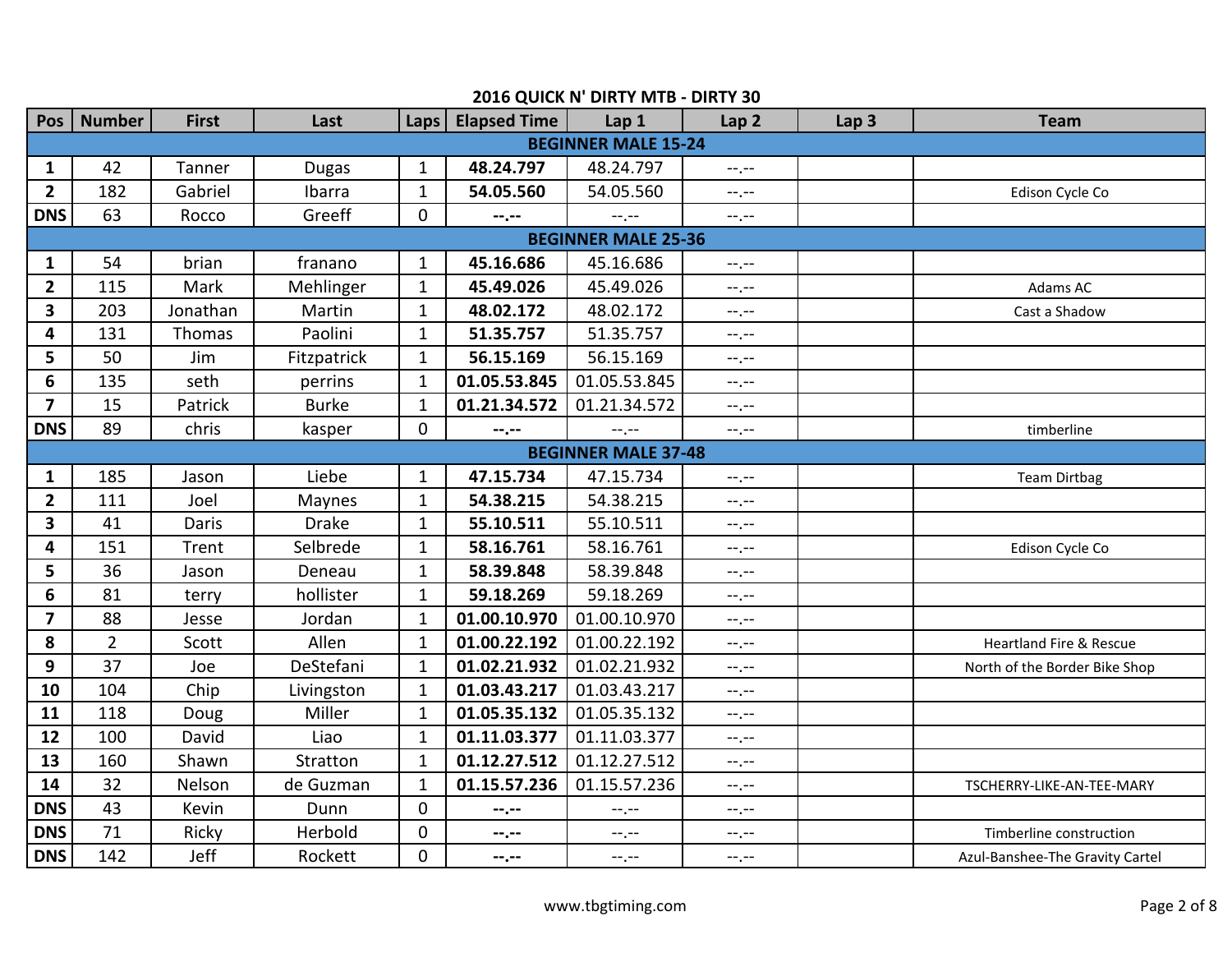| Pos                     | <b>Number</b>  | <b>First</b>  | Last           | Laps           | <b>Elapsed Time</b> | Lap 1                    | Lap <sub>2</sub>              | Lap <sub>3</sub> | <b>Team</b>                    |  |
|-------------------------|----------------|---------------|----------------|----------------|---------------------|--------------------------|-------------------------------|------------------|--------------------------------|--|
|                         |                |               |                |                |                     | <b>BEGINNER MALE 49+</b> |                               |                  |                                |  |
| $\mathbf{1}$            | 11             | Ken           | <b>Bitting</b> | $\mathbf{1}$   | 50.37.942           | 50.37.942                | $-\gamma$ , $-\gamma$         |                  |                                |  |
| $\mathbf{2}$            | $\overline{7}$ | <b>PAUL</b>   | <b>BALEN</b>   | $\mathbf{1}$   | 50.50.599           | 50.50.599                | $-1, -1$                      |                  |                                |  |
| $\overline{\mathbf{3}}$ | 82             | Dennis        | Inducil        | $\mathbf{1}$   | 56.06.674           | 56.06.674                | $-1, -1$                      |                  |                                |  |
| $\overline{\mathbf{4}}$ | 62             | Anthony       | Graytok        | $\mathbf{1}$   | 01.01.10.696        | 01.01.10.696             | $-1, -1$                      |                  | Poway Bicycle                  |  |
| 5                       | 171            | phil          | warren         | $\mathbf{1}$   | 01.07.24.350        | 01.07.24.350             | $\sim$ , $\sim$               |                  | warren packaging               |  |
| <b>BIG BONED 200+</b>   |                |               |                |                |                     |                          |                               |                  |                                |  |
| 1                       | 123            | Chris         | Nelson         | $\overline{2}$ | 01.30.33.718        | 43.59.975                | 46.33.743                     |                  | <b>Adrenaline Sports Group</b> |  |
| $\overline{2}$          | 126            | William       | <b>Nutter</b>  | $\overline{2}$ | 01.33.38.077        | 46.23.342                | 47.14.735                     |                  |                                |  |
| $\overline{\mathbf{3}}$ | 197            | Todd          | Flaming        | $\overline{2}$ | 01.34.24.988        | 46.22.358                | 48.02.630                     |                  | Mainline Coffee                |  |
| 4                       | 179            | Ben           | Meyer          | $\overline{2}$ | 01.36.10.647        | 45.28.122                | 50.42.525                     |                  |                                |  |
| 5                       | 47             | Deano         | Esades         | $\overline{2}$ | 01.45.20.555        | 50.40.342                | 54.40.213                     |                  | Driven                         |  |
| 6                       | 103            | Mike          | Linn           | $\overline{2}$ | 02.17.08.652        | 01.05.43.018             | 01.11.25.634                  |                  |                                |  |
| <b>DNF</b>              | 69             | Steven        | Hendriks       | $\pmb{0}$      | --,--               | --.--                    | $-1$                          |                  | na                             |  |
| <b>DNS</b>              | 49             | jeff          | fidler         | $\mathbf 0$    | --.--               | $--, --$                 | $-1, -1$                      |                  |                                |  |
| <b>DNS</b>              | 57             | Eric          | Garcia         | $\mathbf 0$    | --,--               | $-1, -1$                 | $-1, -1$                      |                  | Team Baghouse                  |  |
| <b>DNS</b>              | 95             | Dennis        | Ladd           | $\overline{0}$ | --.--               | --.--                    | $--, --$                      |                  |                                |  |
| <b>DNS</b>              | 167            | Paul          | Venter         | 0              | $-1, -1$            | $-1, -1$                 | $-1$ , $-1$                   |                  |                                |  |
| <b>DNS</b>              | 175            | David         | Wilkinson      | $\overline{0}$ | --.--               | --.--                    | $-1, -1$                      |                  |                                |  |
| <b>DNS</b>              | 186            | Nate          | Miller         | $\overline{0}$ | --.--               | $\rightarrow$            | $-1, -1$                      |                  | <b>TASCO MTB</b>               |  |
|                         |                |               |                |                |                     | <b>ENDURO OPEN 15+</b>   |                               |                  |                                |  |
| $\mathbf{1}$            | 121            | michael       | mongiello      | $\overline{2}$ | 01.32.04.891        | 45.49.745                | 46.15.146                     |                  |                                |  |
| $\overline{2}$          | 58             | Robert        | Gonzalez       | $\overline{2}$ | 01.42.32.830        | 49.58.537                | 52.34.293                     |                  |                                |  |
| $\overline{\mathbf{3}}$ | 108            | <b>DARRON</b> | <b>MANLEY</b>  | $\overline{2}$ | 01.46.10.758        | 51.27.650                | 54.43.108                     |                  | swami                          |  |
| 4                       | 66             | Jeff          | <b>Hawkins</b> | $\overline{2}$ | 01.48.45.632        | 50.45.706                | 57.59.926                     |                  | <b>KTM Bike Industries</b>     |  |
| 5                       | 195            | Gabe          | Mainz          | $\overline{2}$ | 02.03.09.157        | 01.00.20.443             | 01.02.48.714                  |                  |                                |  |
| <b>DNS</b>              | 26             | Corey         | Clayton        | $\mathbf 0$    | $-1, -1$            | $--, --$                 | $-\mathbb{L}$ , $-\mathbb{L}$ |                  |                                |  |
|                         |                |               |                |                |                     | <b>EXPERT FEMALE 15+</b> |                               |                  |                                |  |
| $\mathbf{1}$            | 64             | Kristen       | Gross          | 3              | 02.34.27.161        | 48.17.754                | 51.59.777                     | 54.09.630        | Rocky Mountain Bicycles        |  |
| $\mathbf{2}$            | 184            | Monica        | Taylor         | 3              | 02.40.01.953        | 49.22.656                | 53.45.545                     | 56.53.752        | <b>UCC JW Flooring</b>         |  |
| $\overline{\mathbf{3}}$ | 183            | Cecilia       | Camacho        | 3              | 03.25.22.218        | 55.49.218                | 01.07.17.216                  | 01.22.15.784     | Baja MTB                       |  |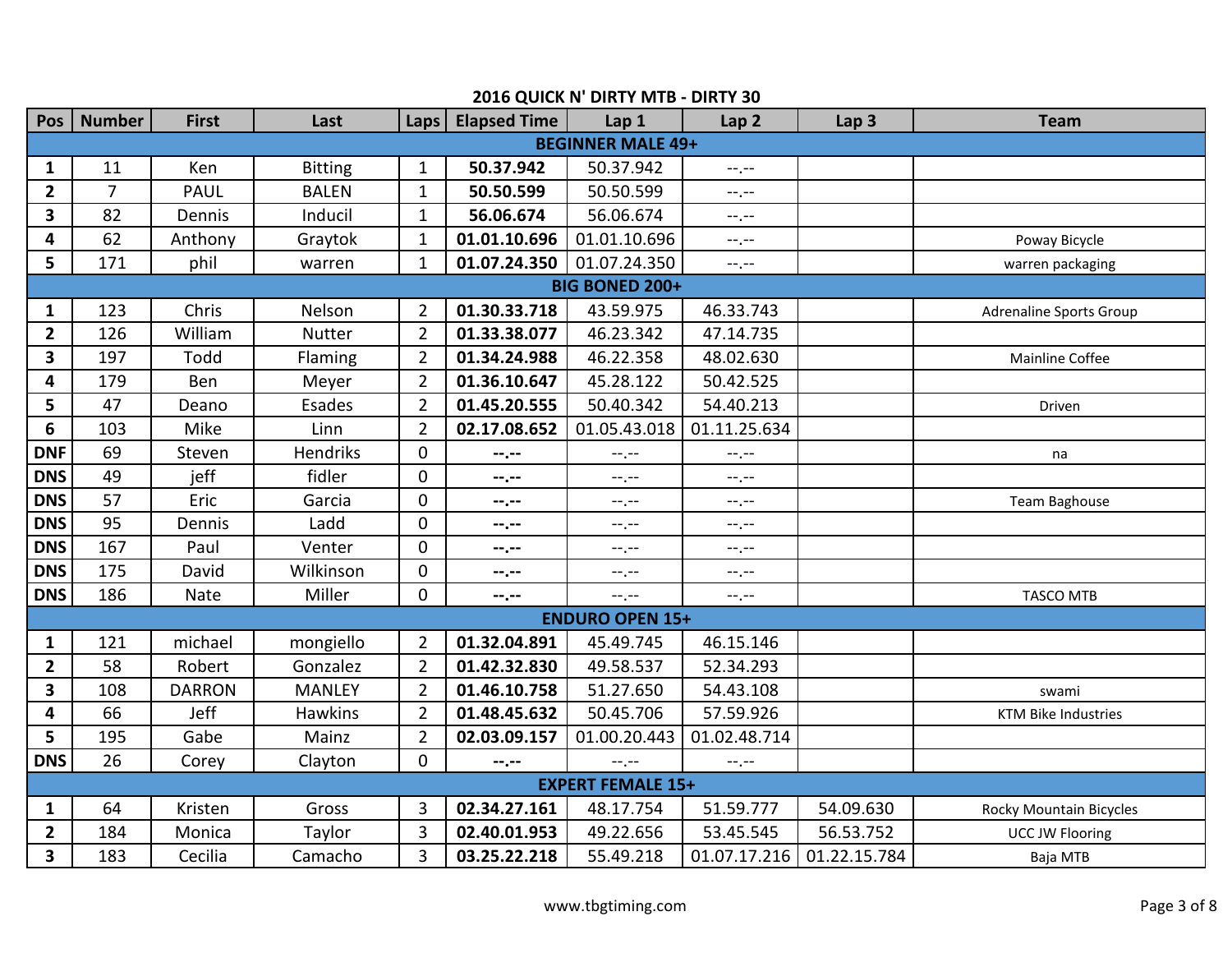| <b>Pos</b>              | <b>Number</b> | <b>First</b>   | Last            | Laps           | <b>Elapsed Time</b> | Lap 1                    | Lap <sub>2</sub> | Lap <sub>3</sub>      | <b>Team</b>                          |
|-------------------------|---------------|----------------|-----------------|----------------|---------------------|--------------------------|------------------|-----------------------|--------------------------------------|
|                         |               |                |                 |                |                     | <b>EXPERT MALE 15-24</b> |                  |                       |                                      |
| 1                       | 129           | Keith          | Omundson        | 3              | 01.46.53.122        | 34.46.639                | 35.38.847        | 36.27.636             | Purely Dental Encinitas-Ride Cyclery |
| $\overline{2}$          | 187           | Turner         | Conway          | $\overline{3}$ | 01.55.29.379        | 36.51.005                | 38.22.305        | 40.16.069             | <b>TASCO MTB</b>                     |
| 3                       | 193           | Ivan           | Cruz Cornejo    | 3              | 02.03.08.929        | 39.12.337                | 41.55.122        | 42.01.470             | Race Chino Niner Mex                 |
| <b>DNS</b>              | 152           | Zach           | Sestak          | $\overline{0}$ | --.--               | $-1$ , $-1$              | $-1, -1$         | $-1, -1$              | Edison Cycle Co                      |
|                         |               |                |                 |                |                     | <b>EXPERT MALE 25-36</b> |                  |                       |                                      |
| 1                       | 204           | Stephane       | Roch            | 3              | 01.54.59.699        | 36.50.628                | 38.22.426        | 39.46.645             | Team Ninja                           |
| $\overline{2}$          | 120           | <b>Brandon</b> | Mills           | $\overline{3}$ | 01.55.42.398        | 36.52.003                | 38.36.425        | 40.13.970             | <b>Moment Bikes</b>                  |
| 3                       | 178           | Carson         | Worts           | 3              | 02.03.20.710        | 38.40.397                | 40.40.981        | 43.59.332             | Cast A Shadow                        |
| 4                       | 59            | <b>Derek</b>   | Goodman         | 3              | 02.05.23.876        | 39.26.420                | 41.39.586        | 44.17.870             | Purely Dental-Ride Cycley            |
| 5                       | 188           | Joe            | Dupee           | 3              | 02.21.38.566        | 43.58.628                | 45.45.048        | 51.54.890             | Spinergy Wheels                      |
| 6                       | 94            | jared          | kukura          | $\overline{2}$ | 01.42.02.498        | 53.41.333                | 48.21.165        | $-,-$                 |                                      |
| <b>DNF</b>              | 98            | Kevin          | Lentz           | $\mathbf{1}$   | 53.34.040           | 53.34.040                | --.--            | $-1, -1$              | <b>TASCO MTB</b>                     |
| <b>DNS</b>              | 140           | Jared          | Rios            | $\overline{0}$ | --.--               | --.--                    | $-1$             | $-1, -1$              | Purely Dental - RIDE                 |
|                         |               |                |                 |                |                     | <b>EXPERT MALE 37-48</b> |                  |                       |                                      |
| 1                       | 113           | Rob            | McGee           | 3              | 01.52.58.097        | 36.51.825                | 37.53.650        | 38.12.622             | Blackstar-Rock n Road                |
| $\overline{\mathbf{2}}$ | 30            | Ryan           | Dahl            | $\overline{3}$ | 01.56.31.838        | 36.51.599                | 38.33.953        | 41.06.286             | <b>WEND Bike</b>                     |
| $\overline{\mathbf{3}}$ | 76            | Christopher    | Hill            | $\overline{3}$ | 01.59.06.415        | 38.13.395                | 40.28.466        | 40.24.554             | Pro Eco - Rock N Road Cyclery        |
| 4                       | 116           | Samuel         | Mehr            | $\overline{3}$ | 02.00.16.348        | 38.01.381                | 40.34.056        | 41.40.911             |                                      |
| 5                       | 181           | Mark           | Painting        | 3              | 02.00.23.429        | 39.17.418                | 40.50.817        | 40.15.194             | Wend Bike                            |
| 6                       | 12            | Gilles         | <b>Brochard</b> | 3              | 02.00.33.480        | 38.53.889                | 40.17.230        | 41.22.361             | <b>TASCO MTB</b>                     |
| $\overline{7}$          | 163           | Bryan          | Taylor          | 3              | 02.01.54.557        | 38.45.580                | 40.21.026        | 42.47.951             | <b>UCC-JW Floors Racing</b>          |
| 8                       | 51            | Kevin          | Fletcher        | 3              | 02.06.52.673        | 42.31.596                | 43.01.983        | 41.19.094             | ProEco                               |
| 9                       | 45            | Daniel         | Eitman          | $\overline{3}$ | 02.07.19.468        | 41.32.394                | 42.48.272        | 42.58.802             | Descent-Cycleogical                  |
| 10                      | 46            | Marc           | Engelhardt      | 3              | 02.07.25.125        | 41.05.176                | 42.36.981        | 43.42.968             | <b>TASCO MTB</b>                     |
| 11                      | 97            | Jose           | Laureano Ramos  | $\overline{3}$ | 02.12.14.860        | 41.21.964                | 43.25.748        | 47.27.148             | OC Armada- Best-VIP p-b Mazda        |
| 12                      | 52            | <b>Steve</b>   | Floyd           | 3              | 02.19.37.440        | 43.10.443                | 46.28.594        | 49.58.403             | Purely Dental-Ride Cyclery           |
| 13                      | 190           | David          | Donnell         | 3              | 03.28.21.666        | 01.02.07.666             | 57.40.853        | 01.28.33.147          |                                      |
| <b>DNS</b>              | 156           | matt           | Smith           | $\overline{0}$ | $-1, -1$            | $-1, -1$                 | $-1, -1$         | $-1$ , $-1$           | Team Baghouse                        |
| <b>DNS</b>              | 161           | Guy            | Sutton          | $\overline{0}$ | --.--               | $-1, -1$                 | $-1$ , $-1$      | $-\gamma$ , $-\gamma$ | CalCoast                             |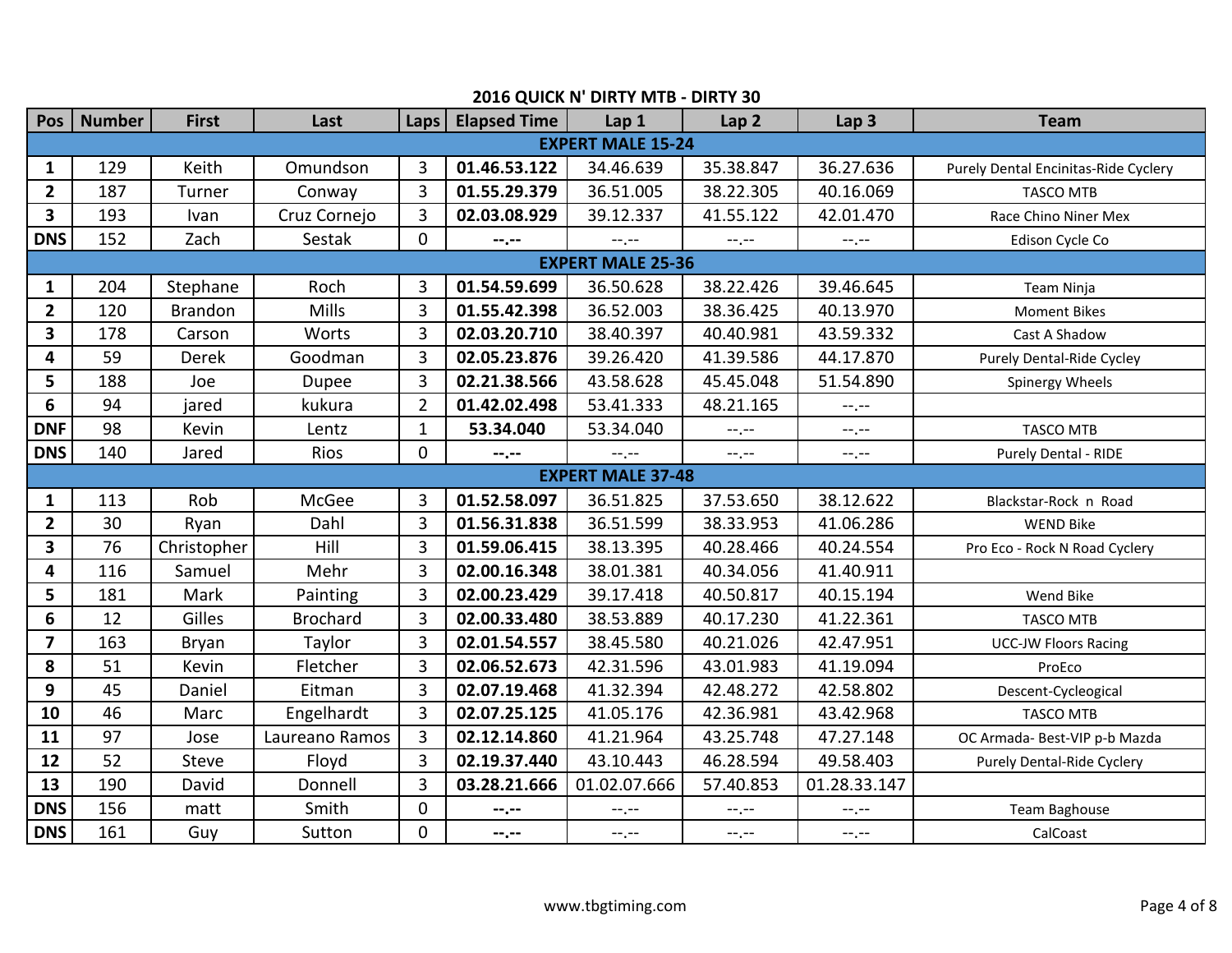| Pos                     | <b>Number</b>                       | <b>First</b> | Last         | Laps           | <b>Elapsed Time</b> | Lap1                    | Lap <sub>2</sub> | Lap <sub>3</sub> | <b>Team</b>                                 |  |  |  |
|-------------------------|-------------------------------------|--------------|--------------|----------------|---------------------|-------------------------|------------------|------------------|---------------------------------------------|--|--|--|
|                         |                                     |              |              |                |                     | <b>EXPERT MALE 49+</b>  |                  |                  |                                             |  |  |  |
| $\mathbf{1}$            | 191                                 | Johnny       | OMara        | 3              | 01.53.33.006        | 36.52.156               | 38.21.510        | 38.19.340        |                                             |  |  |  |
| $\overline{2}$          | 139                                 | Neil         | Rintoul      | 3              | 01.57.45.116        | 37.24.167               | 39.22.111        | 40.58.838        | Ranchos                                     |  |  |  |
| 3                       | 83                                  | Jeff         | Jacobson     | $\overline{3}$ | 02.00.44.194        | 38.41.215               | 40.46.807        | 41.16.172        | UCC - JW Floors                             |  |  |  |
| 4                       | 13                                  | Todd         | <b>Brown</b> | 3              | 02.02.39.239        | 39.41.729               | 41.30.099        | 41.27.411        | PEDALindustries                             |  |  |  |
| 5                       | 136                                 | Stan         | Potter       | 3              | 02.08.40.617        | 41.59.897               | 42.50.469        | 43.50.251        | Purely Dental-Ride Cyclery                  |  |  |  |
| 6                       | 164                                 | Pete         | Tholl        | $\overline{2}$ | 01.27.42.066        | 37.48.300               | 49.53.766        | $-1, -1$         | <b>Tasco MTB</b>                            |  |  |  |
|                         | <b>MASOCHIST (Single Speed) 15+</b> |              |              |                |                     |                         |                  |                  |                                             |  |  |  |
| $\mathbf{1}$            | 128                                 | <b>Steve</b> | Ohrmund      | $\overline{2}$ | 01.24.43.172        | 41.03.418               | 43.39.754        |                  | North of the Border Bikes                   |  |  |  |
| $\overline{\mathbf{2}}$ | 199                                 | <b>Nate</b>  | Adams        | $\overline{2}$ | 01.25.53.437        | 41.30.819               | 44.22.618        |                  | Decent Race Team                            |  |  |  |
| $\overline{\mathbf{3}}$ | 192                                 | Juan         | Ciampa       | $\overline{2}$ | 01.28.28.349        | 43.32.792               | 44.55.557        |                  | Decent Race Team                            |  |  |  |
| 4                       | 55                                  | Ryan         | Friedman     | $\overline{2}$ | 01.31.37.522        | 44.46.858               | 46.50.664        |                  | Kasel Cycling-Jax Cyclery                   |  |  |  |
| 5                       | 194                                 | Andre        | Campos       | $\overline{2}$ | 01.40.11.603        | 47.37.059               | 52.34.544        |                  |                                             |  |  |  |
|                         |                                     |              |              |                |                     | <b>SCHOOL BOY 12-15</b> |                  |                  |                                             |  |  |  |
| 1                       | 65                                  | Emitt        | Hansen       | $\overline{2}$ | 01.39.57.956        | 49.56.837               | 50.01.119        |                  | MC painting                                 |  |  |  |
| $\overline{2}$          | 105                                 | Wulfgang     | Lochmiller   | $\overline{2}$ | 01.41.22.571        | 48.38.958               | 52.43.613        |                  | Team Velosport                              |  |  |  |
| 3                       | 145                                 | Antonio      | Rossi        | $\overline{2}$ | 01.49.32.056        | 54.06.875               | 55.25.181        |                  |                                             |  |  |  |
| 4                       | 148                                 | Mason        | Salazar      | $\overline{2}$ | 01.58.03.858        | 53.54.942               | 01.04.08.916     |                  | <b>Purely Dental Encinitas-RIDE Cyclery</b> |  |  |  |
| 5                       | 134                                 | Ivan         | Perez        | $\overline{2}$ | 02.17.06.409        | 01.00.25.908            | 01.16.40.501     |                  |                                             |  |  |  |
| <b>DNS</b>              | 72                                  | Ricky        | Herbold jr.  | $\overline{0}$ | --.--               | $-1, -1$                | $-1$ , $-1$      |                  | Timberline construction                     |  |  |  |
|                         |                                     |              |              |                |                     | <b>SPORT FEMALE 15+</b> |                  |                  |                                             |  |  |  |
| $\mathbf{1}$            | 6                                   | Teri         | Ayotte       | $\overline{2}$ | 01.46.51.197        | 52.01.475               | 54.49.722        |                  | Team Ninja                                  |  |  |  |
| $\overline{\mathbf{2}}$ | 168                                 | linda        | vigil        | $\overline{2}$ | 01.49.35.392        | 53.34.015               | 56.01.377        |                  |                                             |  |  |  |
| 3                       | 84                                  | Kim          | Jaya         | $\overline{2}$ | 01.50.32.970        | 55.30.070               | 55.02.900        |                  |                                             |  |  |  |
| 4                       | 73                                  | Ana          | Herrera      | $\overline{2}$ | 01.50.38.169        | 54.48.253               | 55.49.916        |                  | TeamHCR                                     |  |  |  |
| 5                       | 8                                   | Alexandra    | Barr         | $\overline{2}$ | 01.57.06.249        | 56.52.379               | 01.00.13.870     |                  |                                             |  |  |  |
| <b>DNS</b>              | 20                                  | Holly        | Cass         | $\overline{0}$ | --.--               | --.--                   | $-1, -1$         |                  | Every Trail Leads To Home                   |  |  |  |
| <b>DNS</b>              | 174                                 | Sara         | Wheeler      | $\mathbf{0}$   | --.--               | $-1, -1$                | $-1, -1$         |                  |                                             |  |  |  |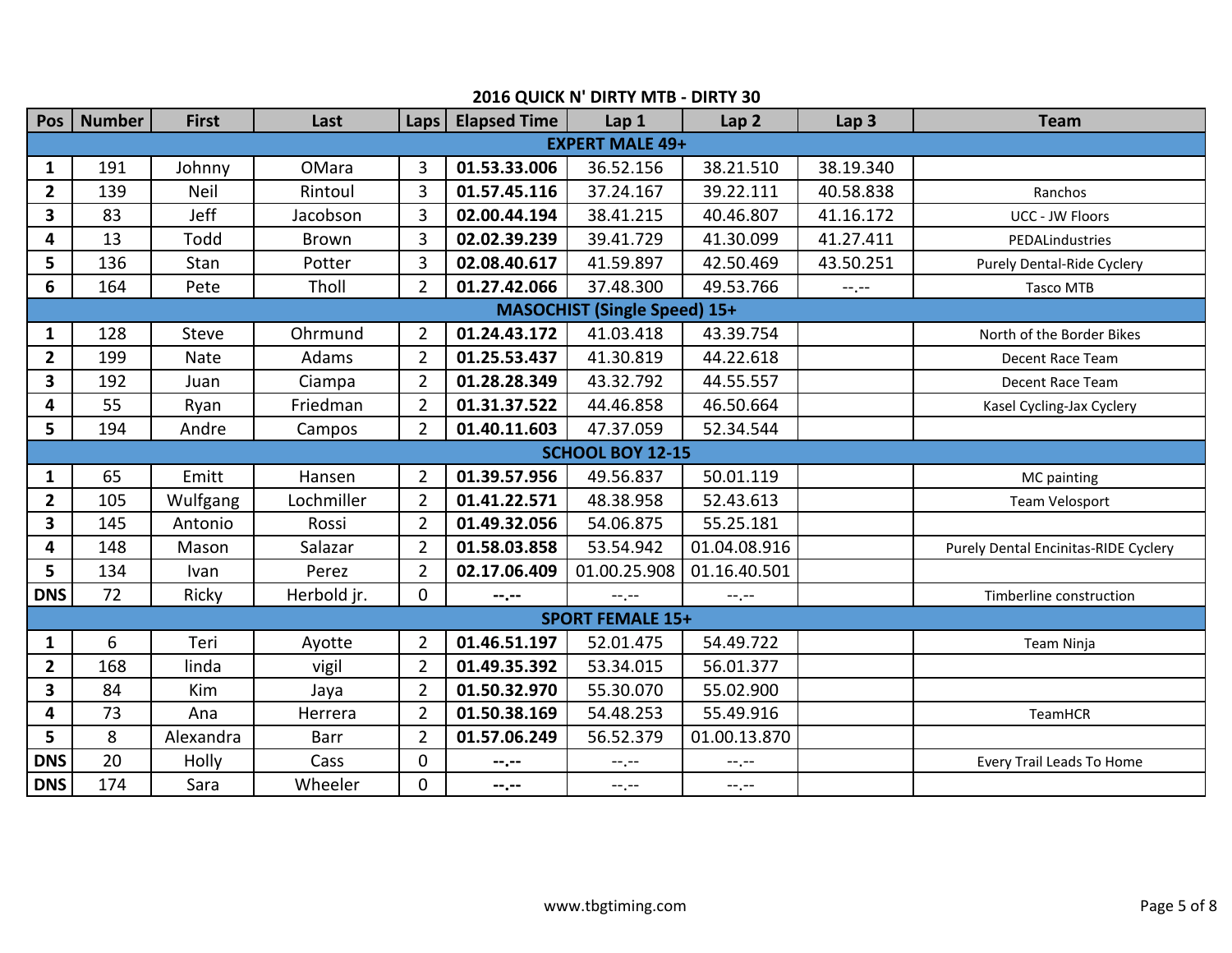| Pos                     | <b>Number</b> | <b>First</b> | Last              | Laps           | <b>Elapsed Time</b> | Lap 1                   | Lap <sub>2</sub> | Lap <sub>3</sub> | <b>Team</b>                              |
|-------------------------|---------------|--------------|-------------------|----------------|---------------------|-------------------------|------------------|------------------|------------------------------------------|
|                         |               |              |                   |                |                     | <b>SPORT MALE 15-24</b> |                  |                  |                                          |
| 1                       | 22            | Matt         | Cerami            | $\overline{2}$ | 01.23.34.197        | 41.00.626               | 42.33.571        |                  | <b>Union Sport</b>                       |
| 2                       | 38            | Tony         | Dickey-Rubio      | $\overline{2}$ | 01.24.39.993        | 42.52.014               | 41.47.979        |                  | Edison Cycle Co.                         |
| 3                       | 124           | Ryan         | Nitzen            | $\overline{2}$ | 01.27.48.647        | 43.03.810               | 44.44.837        |                  | <b>Union Sport</b>                       |
| 4                       | 85            | <b>Nico</b>  | Johnson           | $\overline{2}$ | 01.29.46.990        | 43.34.814               | 46.12.176        |                  | Torrey Pines High School                 |
| 5                       | 176           | Steven       | <b>Williams</b>   | $\overline{2}$ | 01.32.11.588        | 45.14.324               | 46.57.264        |                  | Edison Cycle Co                          |
| 6                       | 133           | Ryan         | Pelot             | $\overline{2}$ | 01.35.50.546        | 45.21.624               | 50.28.922        |                  | 1                                        |
| $\overline{\mathbf{z}}$ | 90            | kyle         | kilmartin         | $\overline{2}$ | 01.41.48.377        | 54.07.598               | 47.40.779        |                  | Alans Bike Shop- The W Training Facility |
| 8                       | 114           | Ryan         | McKinnon          | $\overline{2}$ | 01.51.30.134        | 54.53.277               | 56.36.857        |                  | Ramona Cycle Dawgs                       |
| <b>DNS</b>              | 68            | Phillip      | <b>Helberg</b>    | 0              | $-1, -1$            | $-1$ , $-1$             | $-1$ , $-1$      |                  |                                          |
|                         |               |              |                   |                |                     | <b>SPORT MALE 25-36</b> |                  |                  |                                          |
| 1                       | 110           | Paul         | Mason             | $\overline{2}$ | 01.22.49.242        | 39.50.415               | 42.58.827        |                  | Team Sky Canyon                          |
| $\overline{2}$          | 201           | David        | Rhine             | $\overline{2}$ | 01.26.02.578        | 42.27.926               | 43.34.652        |                  | Redersurance                             |
| 3                       | 86            | Ryan         | Johnson           | $\overline{2}$ | 01.27.04.918        | 43.16.121               | 43.48.797        |                  | Celo Pacific                             |
| 4                       | 112           | Jon          | <b>McClintock</b> | $\overline{2}$ | 01.30.09.159        | 44.35.342               | 45.33.817        |                  |                                          |
| 5                       | 28            | Alfredo      | Contreras         | $\overline{2}$ | 01.31.57.587        | 42.19.297               | 49.38.290        |                  | MixSpeed                                 |
| 6                       | 157           | Chris        | Smith             | $\overline{2}$ | 01.32.04.344        | 45.20.528               | 46.43.816        |                  | <b>Descent Race Team</b>                 |
| $\overline{\mathbf{z}}$ | 205           | <b>Nick</b>  | Sciarrilli        | $\overline{2}$ | 01.44.07.548        | 51.43.660               | 52.23.888        |                  | Pro Eco                                  |
| 8                       | 61            | Blake        | Grauerholz        | $\overline{2}$ | 02.10.28.740        | 01.00.20.929            | 01.10.07.811     |                  |                                          |
| 9                       | 117           | <b>Brian</b> | Melzer            | $\overline{2}$ | 02.14.28.105        | 01.04.39.232            | 01.09.48.873     |                  |                                          |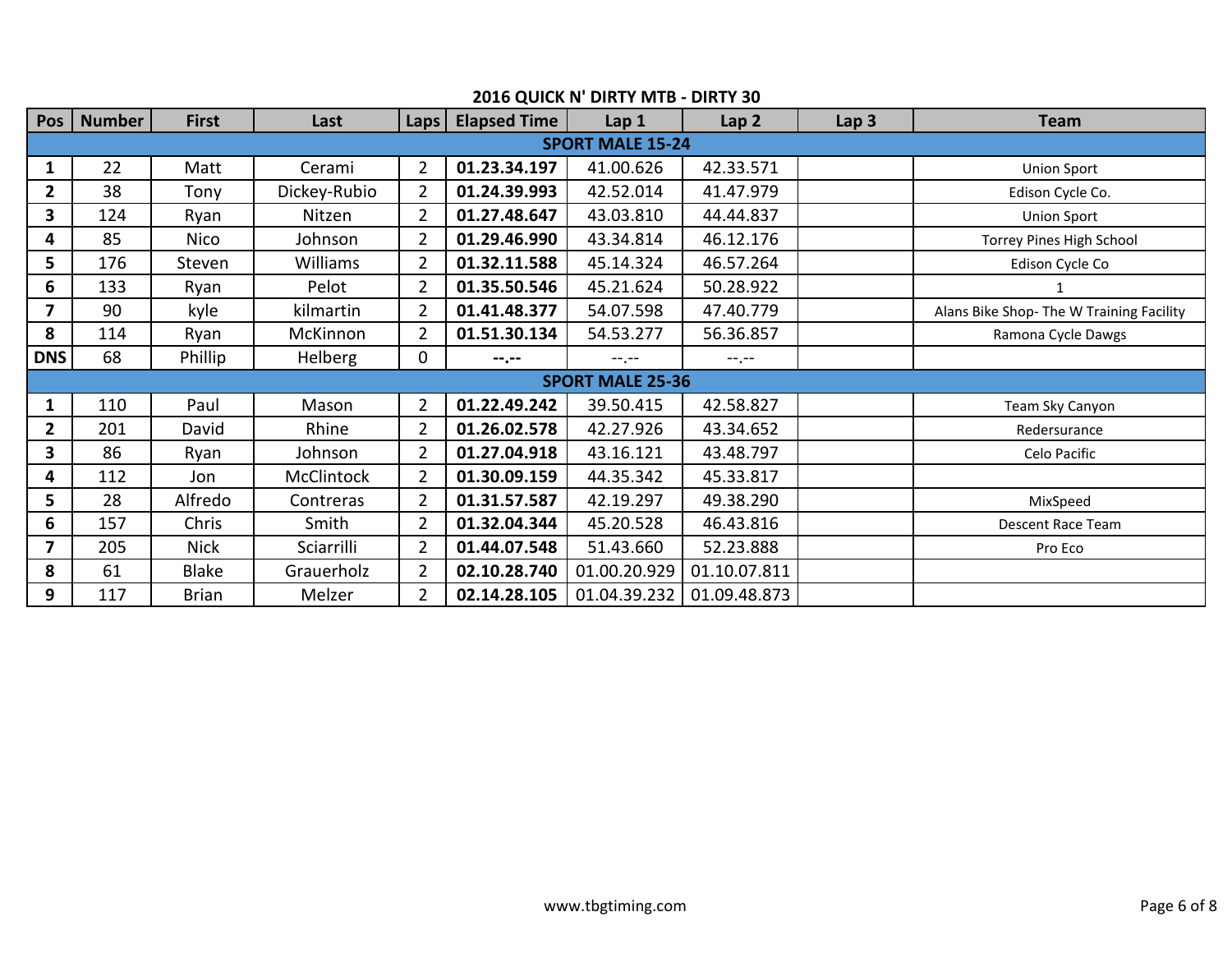| Pos                     | <b>Number</b> | <b>First</b>   | Last           | <b>Laps</b>    | <b>Elapsed Time</b> | Lap 1                   | Lap <sub>2</sub> | Lap <sub>3</sub> | <b>Team</b>           |
|-------------------------|---------------|----------------|----------------|----------------|---------------------|-------------------------|------------------|------------------|-----------------------|
|                         |               |                |                |                |                     | <b>SPORT MALE 37-48</b> |                  |                  |                       |
| 1                       | 153           | Noah           | Slack          | $\overline{2}$ | 01.22.25.257        | 39.51.511               | 42.33.746        |                  |                       |
| $\overline{2}$          | 198           | <b>Brandon</b> | Brown          | $\overline{2}$ | 01.26.54.592        | 42.51.944               | 44.02.648        |                  | Descent Race Team     |
| 3                       | 53            | Garrett        | Fountain       | $\overline{2}$ | 01.27.18.512        | 42.50.312               | 44.28.200        |                  |                       |
| 4                       | 146           | Andrea         | Rossi          | $\overline{2}$ | 01.29.41.909        | 43.41.206               | 46.00.703        |                  |                       |
| 5                       | 150           | travis         | schellpeper    | $\overline{2}$ | 01.29.52.229        | 44.33.963               | 45.18.266        |                  |                       |
| 6                       | 19            | Juan           | Carlos         | $\overline{2}$ | 01.33.23.524        | 45.12.108               | 48.11.416        |                  |                       |
| $\overline{\mathbf{z}}$ | $\mathbf{1}$  | John           | Abcarius       | $2^{\circ}$    | 01.34.14.656        | 47.06.788               | 47.07.868        |                  | test test test        |
| 8                       | 138           | Jorge          | Requejo        | $\overline{2}$ | 01.35.26.631        | 46.28.115               | 48.58.516        |                  | GZ                    |
| 9                       | 196           | Scott          | Harvey         | $\overline{2}$ | 01.35.31.658        | 47.05.154               | 48.26.504        |                  | Cal Coast Bicycles    |
| 10                      | 29            | <b>Brian</b>   | Cronk          | $\overline{2}$ | 01.36.21.328        | 48.34.370               | 47.46.958        |                  | Pro Eco Race Team     |
| 11                      | 10            | Rob            | Bergstrom      | $\overline{2}$ | 01.40.35.891        | 47.50.589               | 52.45.302        |                  | Swamis                |
| 12                      | 33            | Joseph         | de la Cruz     | $2^{\circ}$    | 01.42.55.841        | 47.26.048               | 55.29.793        |                  |                       |
| 13                      | 70            | Markus         | Heon           | $\overline{2}$ | 01.46.31.404        | 51.22.010               | 55.09.394        |                  |                       |
| 14                      | 202           | Nicco          | Savador        | $\overline{2}$ | 01.47.26.251        | 50.13.058               | 57.13.193        |                  | Team Ninja            |
| 15                      | 99            | Kevin          | Lewallen       | $\overline{2}$ | 01.52.49.176        | 53.00.015               | 59.49.161        |                  |                       |
| 16                      | 206           | Jason          | Fredricks      | $\overline{2}$ | 02.02.36.551        | 01.00.36.206            | 01.02.00.345     |                  |                       |
| 17                      | 9             | Cory           | <b>Bennett</b> | $\overline{2}$ | 02.19.43.174        | 01.01.06.539            | 01.18.36.635     |                  |                       |
| 18                      | 200           | Mason          | Ferratt        | $\overline{2}$ | 02.21.01.369        | 01.05.13.385            | 01.15.47.984     |                  |                       |
| 19                      | 77            | Matt           | Hoffman        | $\mathbf{1}$   | 59.46.934           | 59.46.934               | $-1$ , $-1$      |                  | San Diego Velob Youth |
| 20                      | 34            | Anthony        | de la Fuente   | $\mathbf{1}$   | 01.02.25.640        | 01.02.25.640            | $\sim$ $\sim$    |                  | Swamis                |
| 21                      | 78            | Zack           | Hogan          | $\mathbf{1}$   | 02.54.36.597        | 02.54.36.597            | $-1, -1$         |                  |                       |
| <b>DNS</b>              | 5             | Bill           | Anderson       | $\overline{0}$ | --.--               | $-1, -1$                | $-1, -1$         |                  |                       |
| <b>DNS</b>              | 21            | Anthony        | Castellana     | $\overline{0}$ | --.--               | $-1, -1$                | --.--            |                  |                       |
| <b>DNS</b>              | 35            | Robert         | DeMaio         | $\overline{0}$ | --.--               | --.--                   | --.--            |                  | <b>Fitness Zone</b>   |
| <b>DNS</b>              | 44            | Chris          | Egan           | $\overline{0}$ | --.--               | $-1$                    | $-1$ , $-1$      |                  |                       |
| <b>DNS</b>              | 75            | Damian         | Hiley          | $\overline{0}$ | --.--               | $-1, -1$                | --.--            |                  | Desert King           |
| <b>DNS</b>              | 80            | Jeff           | Hokanson       | $\overline{0}$ | --.--               | $-1, -1$                | $-1$ , $-1$      |                  |                       |
| <b>DNS</b>              | 106           | Daniel         | Lopez          | $\overline{0}$ | --.--               | --.--                   | --.--            |                  |                       |
| <b>DNS</b>              | 165           | Cameron        | Vance          | $\overline{0}$ | --.--               | $-1, -1$                | $-1$ , $-1$      |                  | Rehab United          |